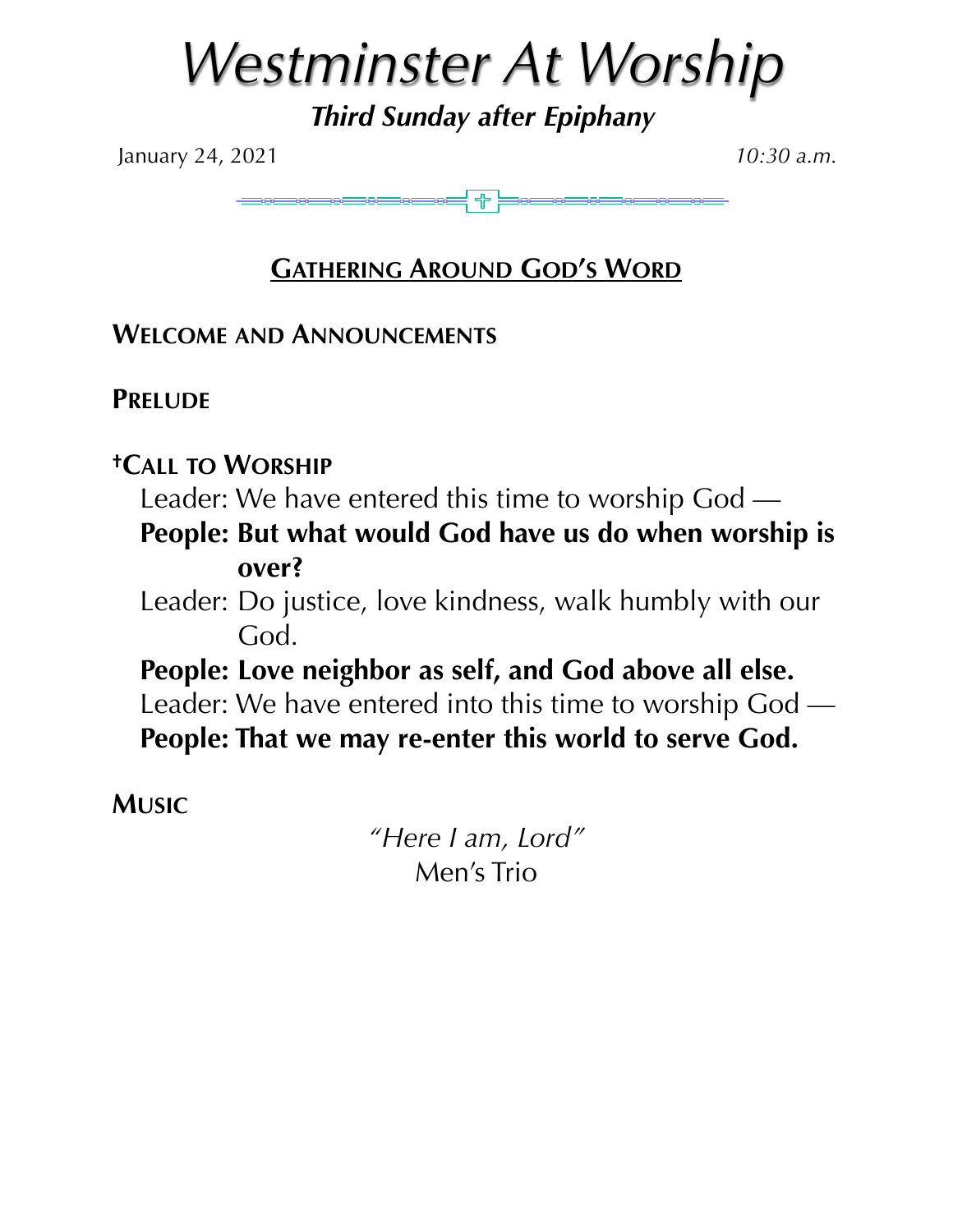# **CALL TO CONFESSION UNISON PRAYER OF CONFESSION**

**Gracious, loving, and forgiving God, how easily we become distracted by the preoccupations of this world. We know they're only temporary and not deserving of so much of our time and energy. And yet, time and time again, we fall into the trap of sacrificing what we know is right in your eyes in order to go after the easy. Forgive us our knack of saying yes but acting no. Hear us now, O Lord, as we come to you in silent confession…** 

# **— Silence —**

**Fill us with your Spirit who would enable us to do your calling. Involve us, O God, in the life for which you created us, through the grace with which you restore us. Amen**

## **DECLARATION OF PARDON**

Leader: Friends, hear and believe the Good News of the Gospel,

**People: In Jesus Christ our sins are forgiven. Thanks be to God. Amen** 

**PASSING THE PEACE**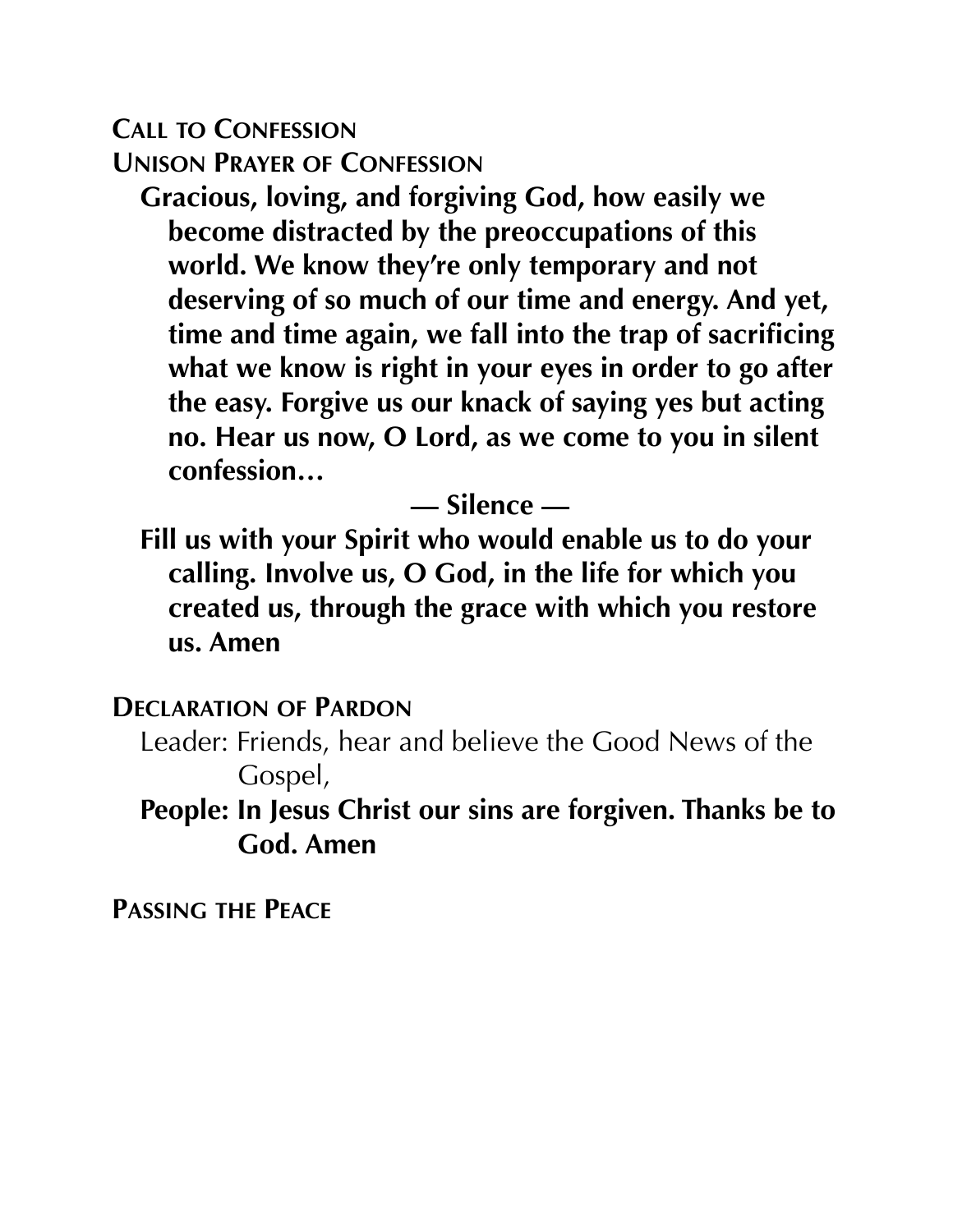# **PROCLAIMING GOD'S WORD PRAYER FOR ILLUMINATION READINGS FROM THE SCRIPTURES**

# **OLD TESTAMENT Jonah 3:1-5, 10 NRSV**

# **Conversion of Nineveh**

**3** The word of the Lord came to Jonah a second time, saying, **2** "Get up, go to Nineveh, that great city, and proclaim to it the message that I tell you." **3** So Jonah set out and went to Nineveh, according to the word of the Lord. Now Nineveh was an exceedingly large city, a three days' walk across. **4** Jonah began to go into the city, going a day's walk. And he cried out, "Forty days more, and Nineveh shall be overthrown!" **5** And the people of Nineveh believed God; they proclaimed a fast, and everyone, great and small, put on sackcloth.

**10** When God saw what they did, how they turned from their evil ways, God changed his mind about the calamity that he had said he would bring upon them; and he did not do it.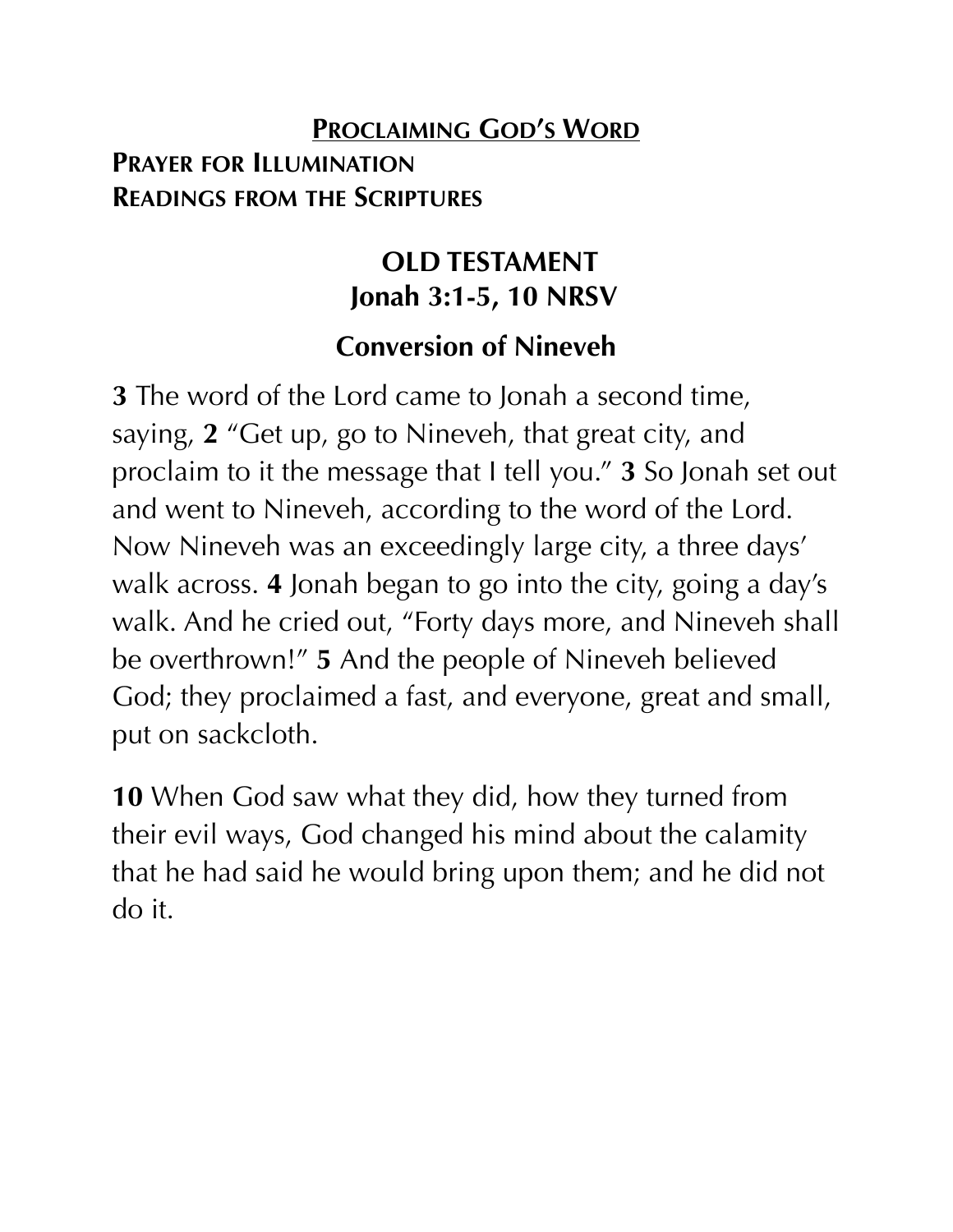# **GOSPEL Mark 1:14-20 NRSV**

# **The Beginning of the Galilean Ministry**

**14** Now after John was arrested, Jesus came to Galilee, proclaiming the good news of God, **15** and saying, "The time is fulfilled, and the kingdom of God has come near; [[c\]](https://www.biblegateway.com/passage/?search=Mark+1%3A14-20&version=NRSV#fen-NRSV-24228c) repent, and believe in the good news."

# **Jesus Calls the First Disciples**

**16** As Jesus passed along the Sea of Galilee, he saw Simon and his brother Andrew casting a net into the sea—for they were fishermen. **17** And Jesus said to them, "Follow me and I will make you fish for people." **18** And immediately they left their nets and followed him. **19** As he went a little farther, he saw James son of Zebedee and his brother John, who were in their boat mending the nets. **20** Immediately he called them; and they left their father Zebedee in the boat with the hired men, and followed him.

# **SERMON**

Nikelle Johnson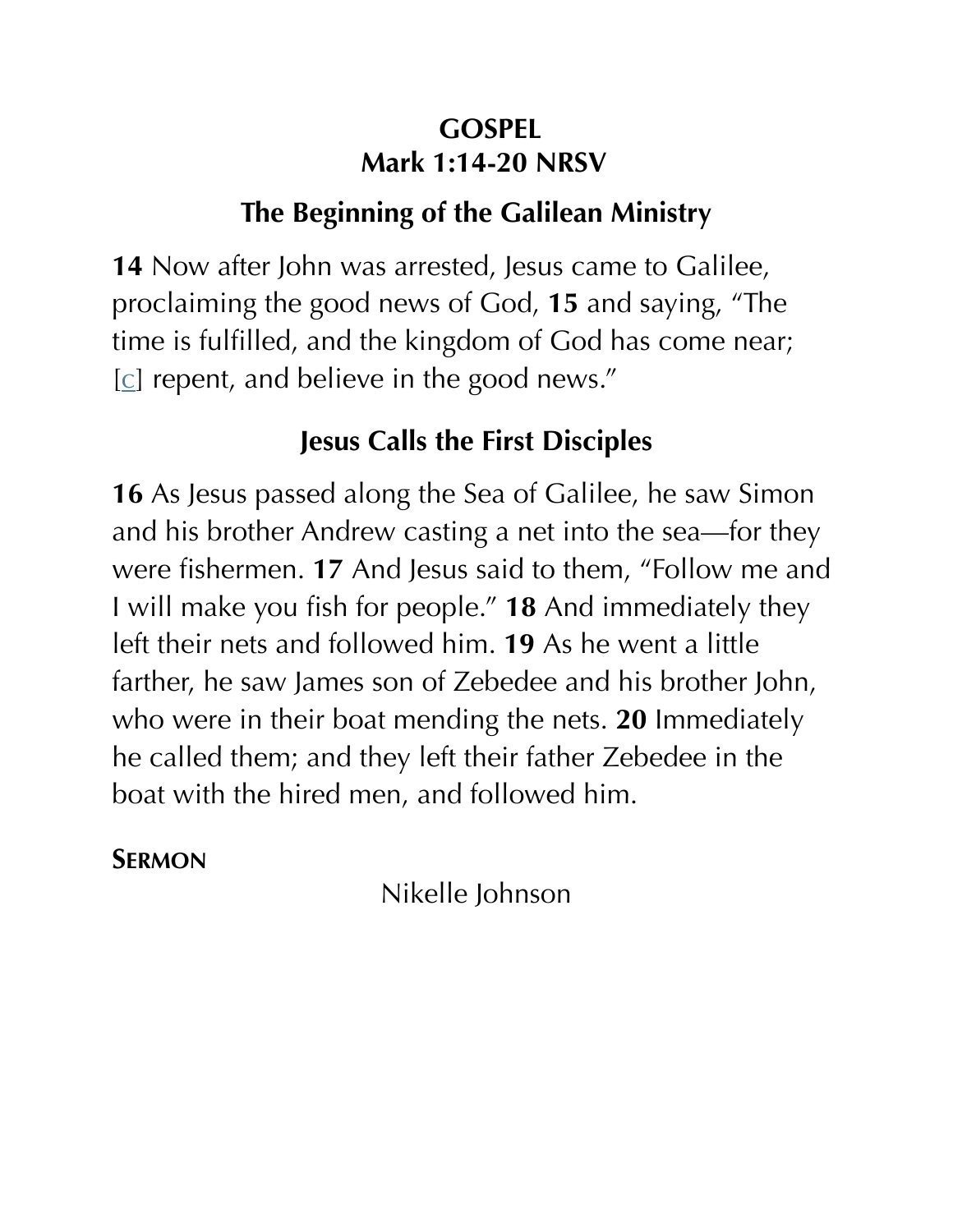## **†AFFIRMATION OF FAITH: CALLED BY GOD**

**This We Believe (inspired by Mark 1:14-20, Matthew 4:18-22)** 

- **I believe in an innovative God, who does not wait for us to find ourselves but comes seeking the lost and calling us into a new way.**
- **I believe in Jesus of Nazareth as God's crucial initiative, that when he calls us to follow, Christ also gives us the power to become, both in creed and deed, the children of the living God.**
- **I believe in the Spirit by whom Jesus still comes to us, calling us to follow him into an obedience which is true liberty and to a humble service which is the fruit of holy friendship.**
- **I believe in the church as the fellowship of Christ's people, called to respect and support one another through joys and tribulations as we travel the road towards the "promised land" of God's future.**

**Because Christ has called me** 

**in this I truly believe.** 

**Amen.** 

**MUSIC**

*"Softly and Tenderly"*  Men's Trio

**Written by Bruce Prewer (www.bruceprewer.com)**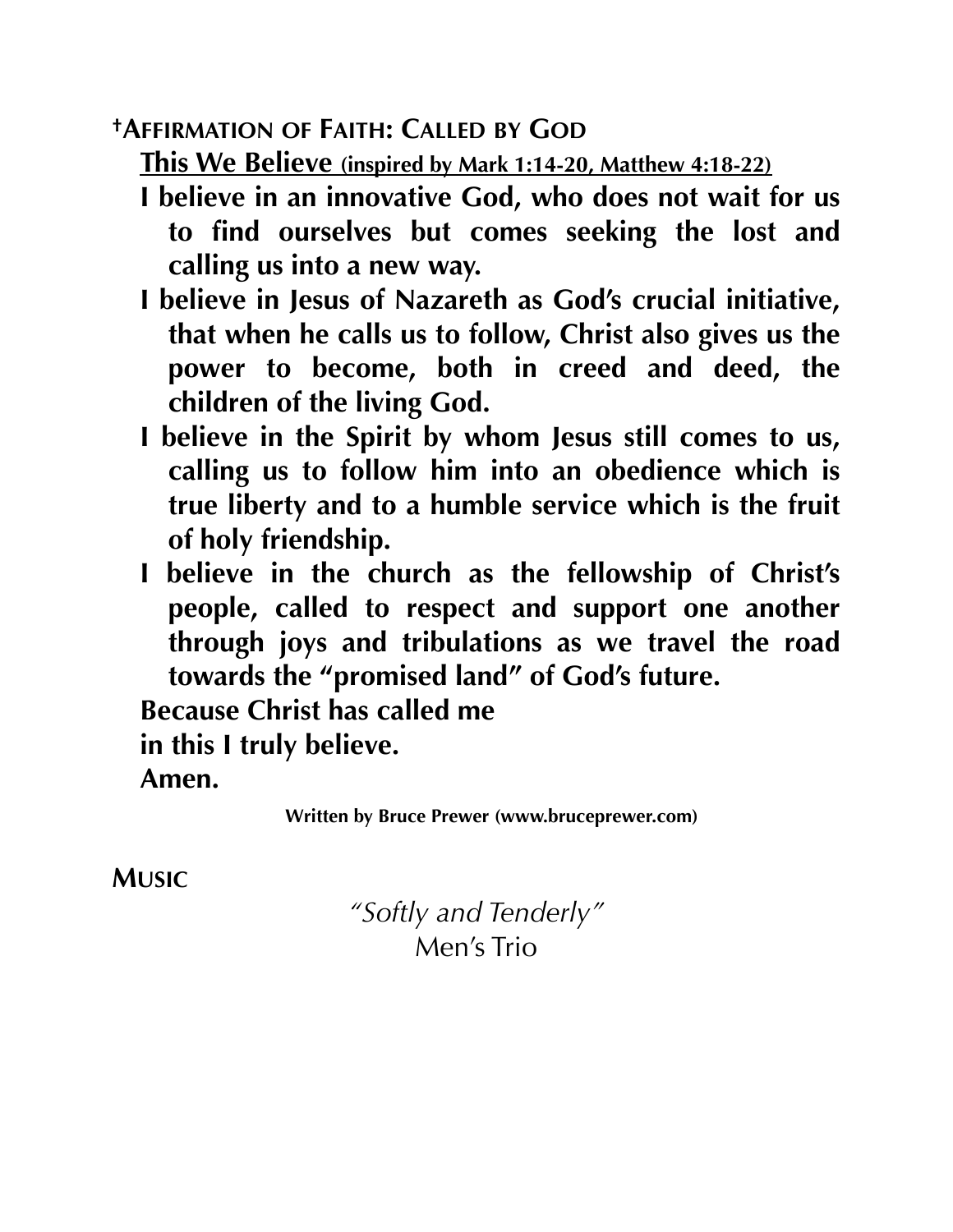### **RESPONDING TO GOD'S WORD**

**PRAYERS OF THE PEOPLE & THE LORD'S PRAYER**

THE LORD'S PRAYER

**PEOPLE: Our Father, who art in heaven, hallowed be thy name, thy kingdom come, thy will be done, on earth as it is in heaven. Give us this day our daily bread, and forgive us our debts as we forgive our debtors; and lead us not into temptation, but deliver us from evil. For thine is the kingdom, and the power, and the glory forever, Amen.** 

## **OFFERING OURSELVES AND OUR GIFTS TO GOD**

#### *†DOXOLOGY* OLD HUNDREDTH

*Praise God, from whom all blessings flow; Praise Him, all creatures here below; Praise Him above, ye heavenly host; Praise Father, Son, and Holy Ghost. Amen.* 

## **UNISON PRAYER OF DEDICATION**

**All that we are, all that we ever hope to be — all come as a gift from you. Receive these offerings from who we are and what we have and for what we hope, and use them in your gracious service. This we pray, these we give, in the name of Christ. Amen**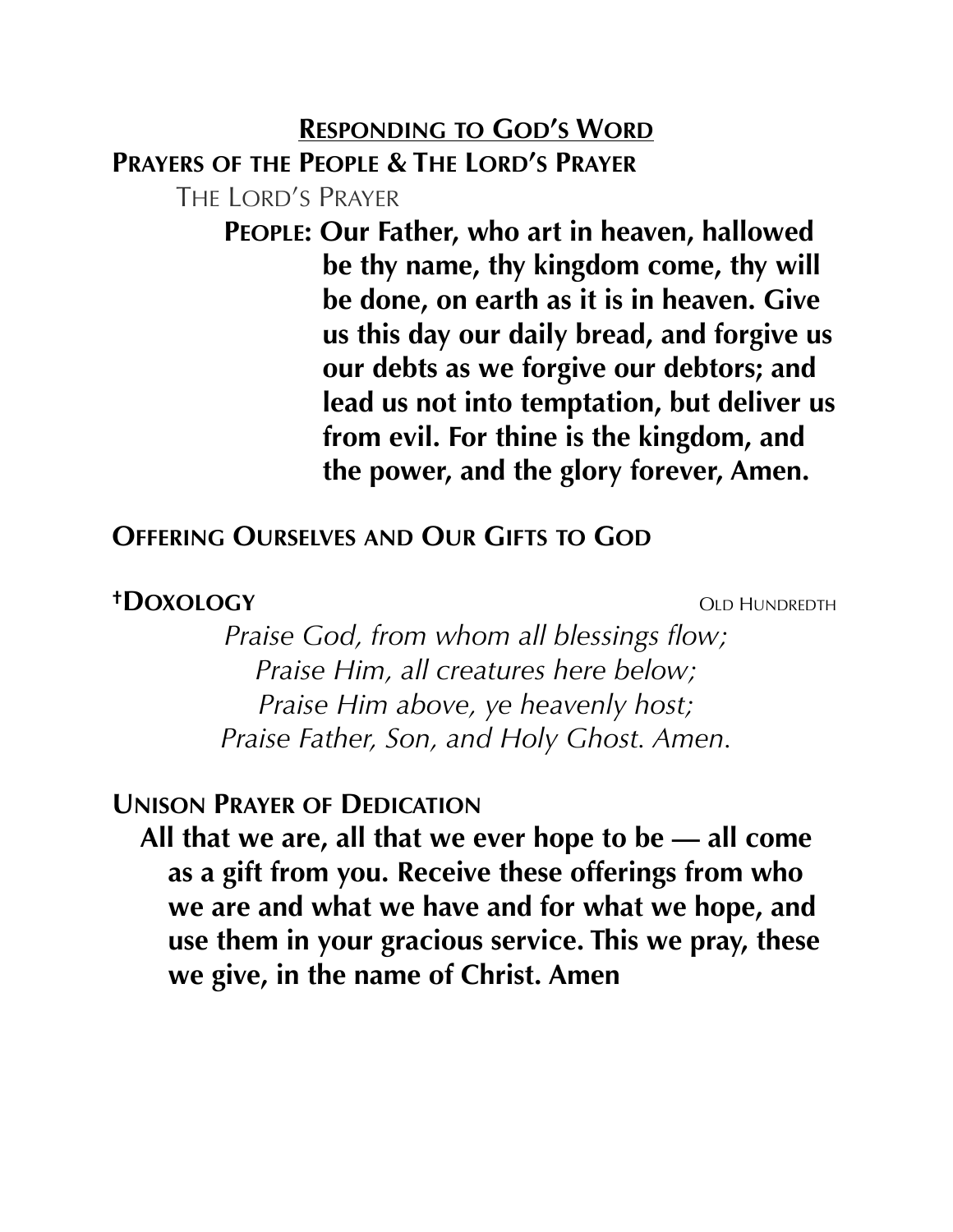## **BEING SENT WITH GOD'S WORD**

## **HYMN OF DEDICATION**

*"Abide With Me"*  Men's Trio

## **CHARGE**

## **BENEDICTION**

MINISTERS All the People PARISH ASSOCIATE Rev. Linda Williams CHRISTIAN EDUCATION DIRECTOR Nikelle Johnson NURSERY SUPERVISOR Elaine Edwards CHOIR DIRECTOR DAWN Auger HAND BELL DIRECTOR Peggy Hanson ORGANIST Wendy Tally TREASURER Heidtman CUSTODIAN Harold Miller SECRETARY Judy Harrelson CCLI License #2328090

## **ANNOUNCEMENTS FOR JANUARY 24, 2021**

**PER CAPITA & OFFERING ENVELOPES:** Per capita for 2021 is \$28.76. This is per active, confirmed member. Offering envelopes for 2021 are available for pick-up at the church during regular office hours.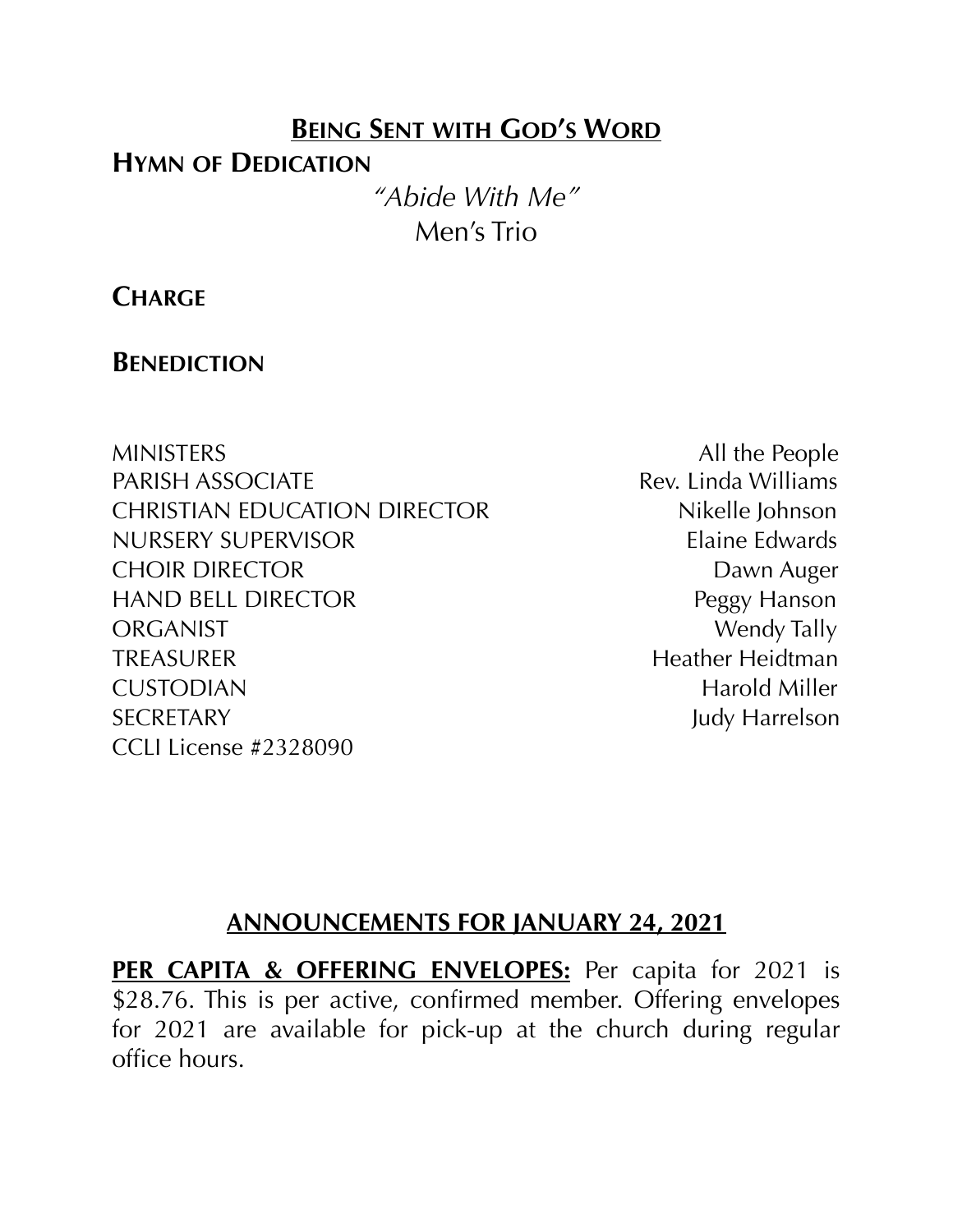**THE ANNUAL MEETING OF THE CONGREGATION** will take place via Zoom on Sunday, February 7 following the worship service. Watch your mail for a letter explaining the details, including log-in information for Zoom. The Annual Report will be available beginning Friday, January 29. See the church office for a printed copy, or view it on Westminster's homepage at **[wpcbc.org](http://wpcbc.org)**.

**SOUPER BOWL OF CARING LUNCHEON:** For many years, Westminster's Youth Group has hosted its annual Souper Bowl of Caring Luncheon during the Annual Meeting of the Congregation. Everything has been different this past year, and the Souper Bowl of Caring is no different. That doesn't mean we can't still enjoy some delicious soup AND attend the Annual Meeting. This year's Annual Meeting will be held virtually, so we thought we would hold a virtual Souper Bowl. **Make your favorite soup and share a picture of your family enjoying it during the Annual meeting.** Now for the twist! If you are willing, share your recipe with us and we will create a Westminster Soup Cookbook. Email pictures and recipes to Nicole Rezler at [nicolerzler228@gmail.com](mailto:nicolerzler228@gmail.com) or the church office at [office@wpcbc.org.](mailto:office@wpcbc.org) Any questions, please reach out. As in past Souper Bowl of Caring events, we welcome donations to Westminster's Food Pantry. Thank you!

**THE WIRED WORD ADULT FAITH FORMATION:** Join us on Wednesdays at 1:00 p.m. via Zoom. Enjoy lively conversations about current events in the news and the Bible passages that relate to those events. Any questions regarding the class or for Zoom information, contact Rev. Linda at 989-686-1360 or email at **[parishassoc@wpcbc.org](mailto:parishassoc@wpcbc.org)**.

**THURSDAY EVENING BIBLE STUDY:** Join us on Thursdays at 7:00 p.m. via Zoom where we will discuss a variety of Bible passages as well as explore the ideas of the book, *"The Bible with and Without Jesus."* Bible scholars and teachers Amy-Jill Levine and Marc Z.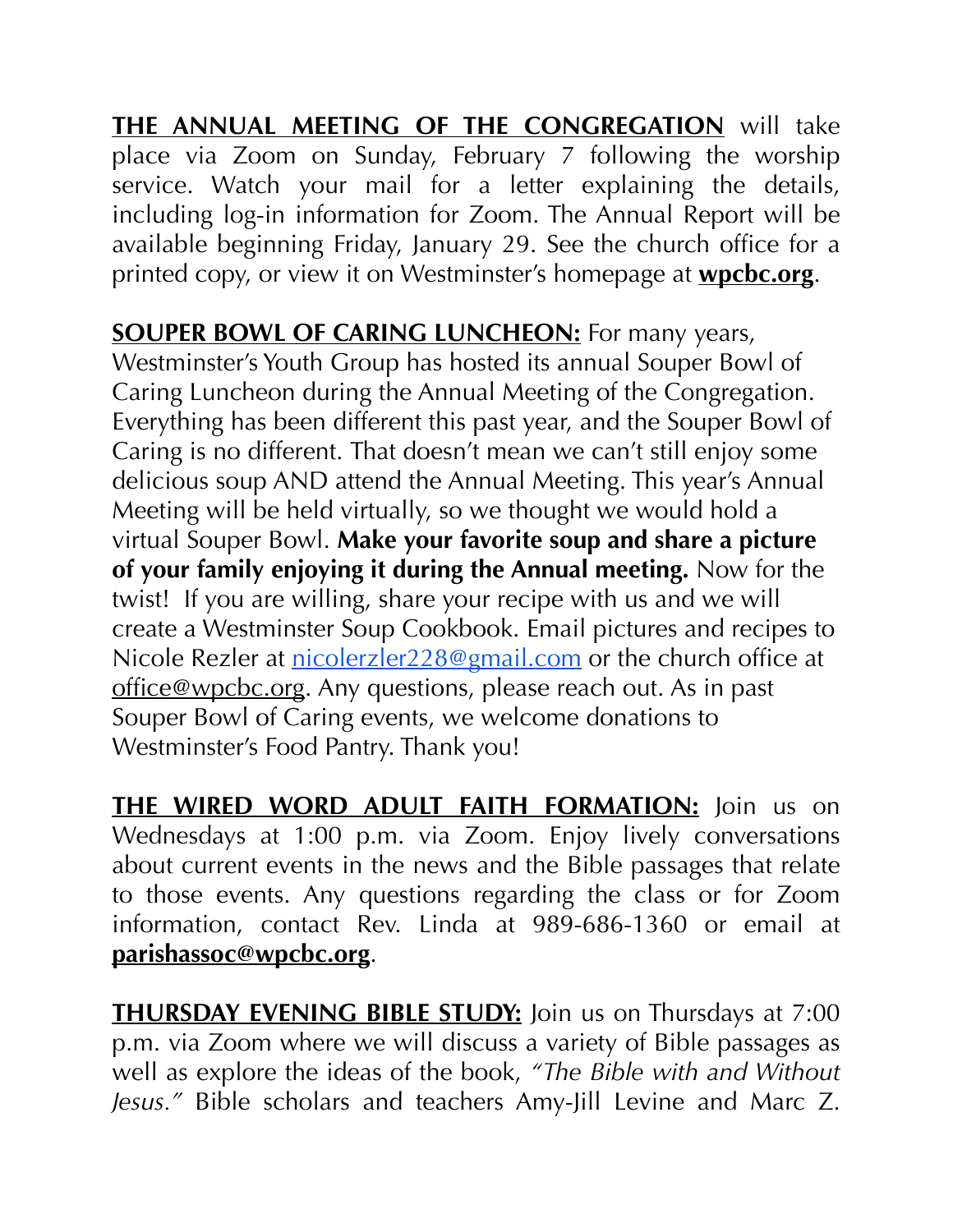Brettler take readers on a guided tour of the most popular Hebrew Bible passages quoted in the New Testament to show what the texts meant in their original contexts and then how Jews and Christians, over time, understood those same texts. Any questions regarding the class or for Zoom information, contact Rev. Linda at 989-686-1360 or email at **[parishassoc@wpcbc.org](mailto:parishassoc@wpcbc.org)**.

**THE BOOK CLUB** will meet Tuesday, January 26 at 6:00 p.m. via Zoom. We will discuss the book *"The Readers of Broken Wheel Recommend"* by Katrina Bivald. Books are available at church this month. They are available in the church office for check-out and can be picked up during regular business hours. Contact Nikelle at **[cedirector@wpcbc.org](mailto:cedirector@wpcbc.org)** to receive Zoom login information.

**SPIRITUALITY OF AGING:** Our Spirituality of Aging groups have begun gathering in groups of twos over the phone. We realize this is not the way we would have all hoped to have gathered this Fall, but for the ten to twelve who have signed up, it has become a way to remain connected during these coronavirus days. For these "twoby-two" conversations, we are using "*On the Brink of Everything*," a beautiful book of reflections on what we can learn as we move closer to "the brink of everything." This book is written by beloved and bestselling author Parker J. Palmer. It's never too late to join in! If you have any questions or would like to learn more about our "two-by-two" discussion format, please give Rev. Linda a call.

**JOIN US ON FACEBOOK:** Westminster Presbyterian Church - Bay City.